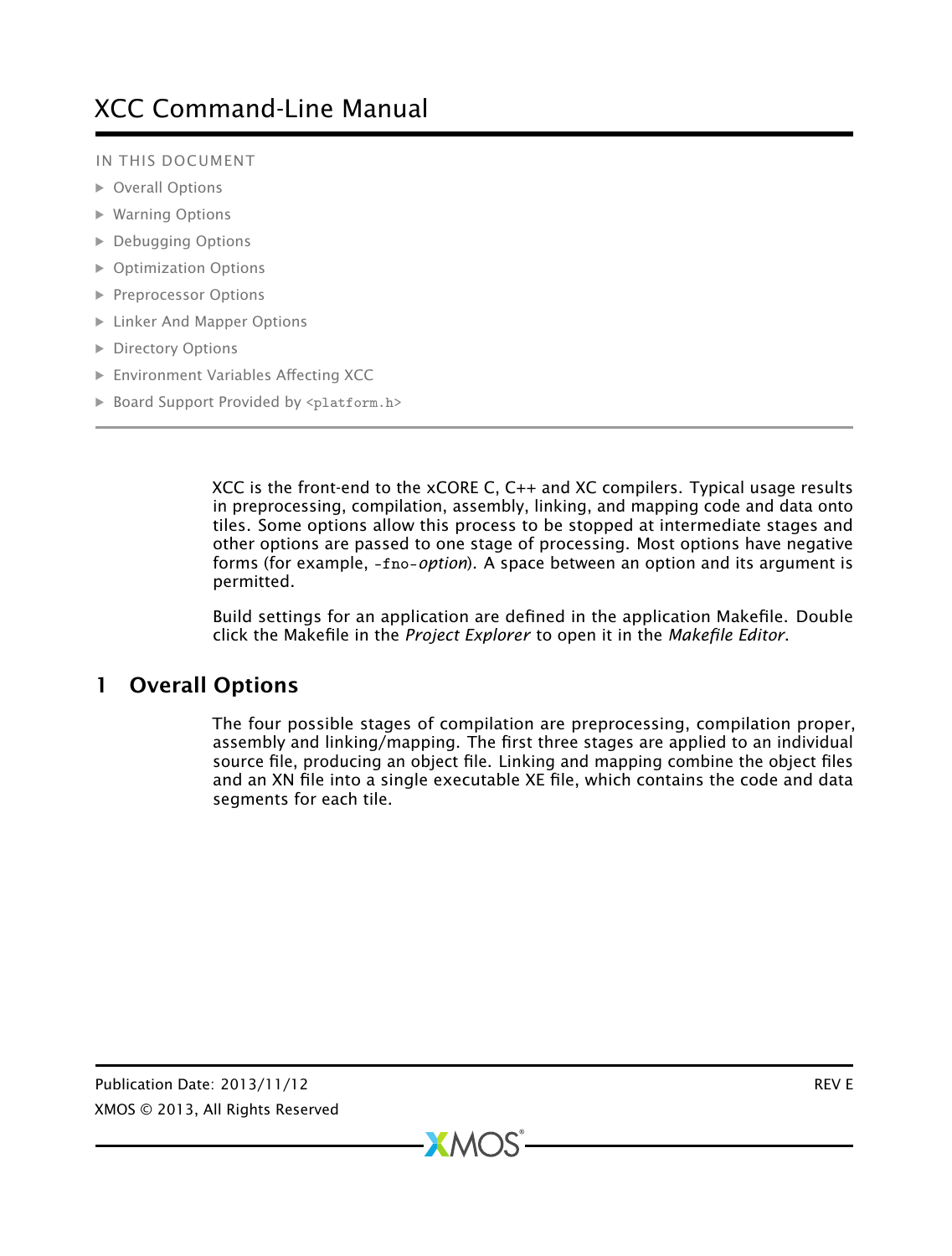|                          | Extension             | <b>Type of File</b>                                                                                                                                                                                                            | Preprocessed by XCC |
|--------------------------|-----------------------|--------------------------------------------------------------------------------------------------------------------------------------------------------------------------------------------------------------------------------|---------------------|
|                          | .xC                   | XC source code                                                                                                                                                                                                                 | Y                   |
|                          | $\cdot c$             | C source code                                                                                                                                                                                                                  | Y                   |
|                          | cpp                   | CPP source code (for compatability, the<br>extensions $cc$ , $cp$ , $c++$ , $c$ and $cxx$ are also<br>recognized)                                                                                                              | Y                   |
|                          | . S                   | Assembly code                                                                                                                                                                                                                  | Y                   |
|                          | .xta                  | xCORE Timing Analyzer script                                                                                                                                                                                                   | N                   |
| Figure 1:                | .xn                   | xCORE Network Description                                                                                                                                                                                                      | N                   |
| File                     | .xi                   | XC source code                                                                                                                                                                                                                 | N                   |
| extensions<br>recognized | ٠i                    | C source code                                                                                                                                                                                                                  | N                   |
| by XCC and               | .ii                   | C++ source code                                                                                                                                                                                                                | N                   |
| their                    | . s                   | Assembly code                                                                                                                                                                                                                  | N                   |
| meaning                  | other                 | Object file .o be given to the linker                                                                                                                                                                                          | N                   |
|                          |                       | plies to all following input files until the next -x option. Supported<br>values for language are:<br>хc<br>c<br>$c++$<br>assembler<br>assembler-with-cpp<br>xn<br>xta<br>none (turn off language specification)               |                     |
|                          | -std= <i>standard</i> |                                                                                                                                                                                                                                |                     |
|                          |                       | Specifies the language variant for the following input $C$ or $C++$ file.<br>Supported values for standard are:<br>c89<br>ISO C89<br>gnu89                                                                                     |                     |
|                          |                       | ISO C89 with GNU extensions<br>c99<br>ISO C99<br>gnu99<br>ISO C99 with GNU extensions (default for C programs)<br>$c++98$<br>$ISO C++ (1998)$<br>gnu++98<br>ISO $C_{++}$ (1998) with GNU extensions (default for $C_{++}$ pro- |                     |
|                          |                       | grams)                                                                                                                                                                                                                         |                     |

 $-MOS<sup>2</sup>$ 

*source-file* The suffix of a source file determines how it is handled by default.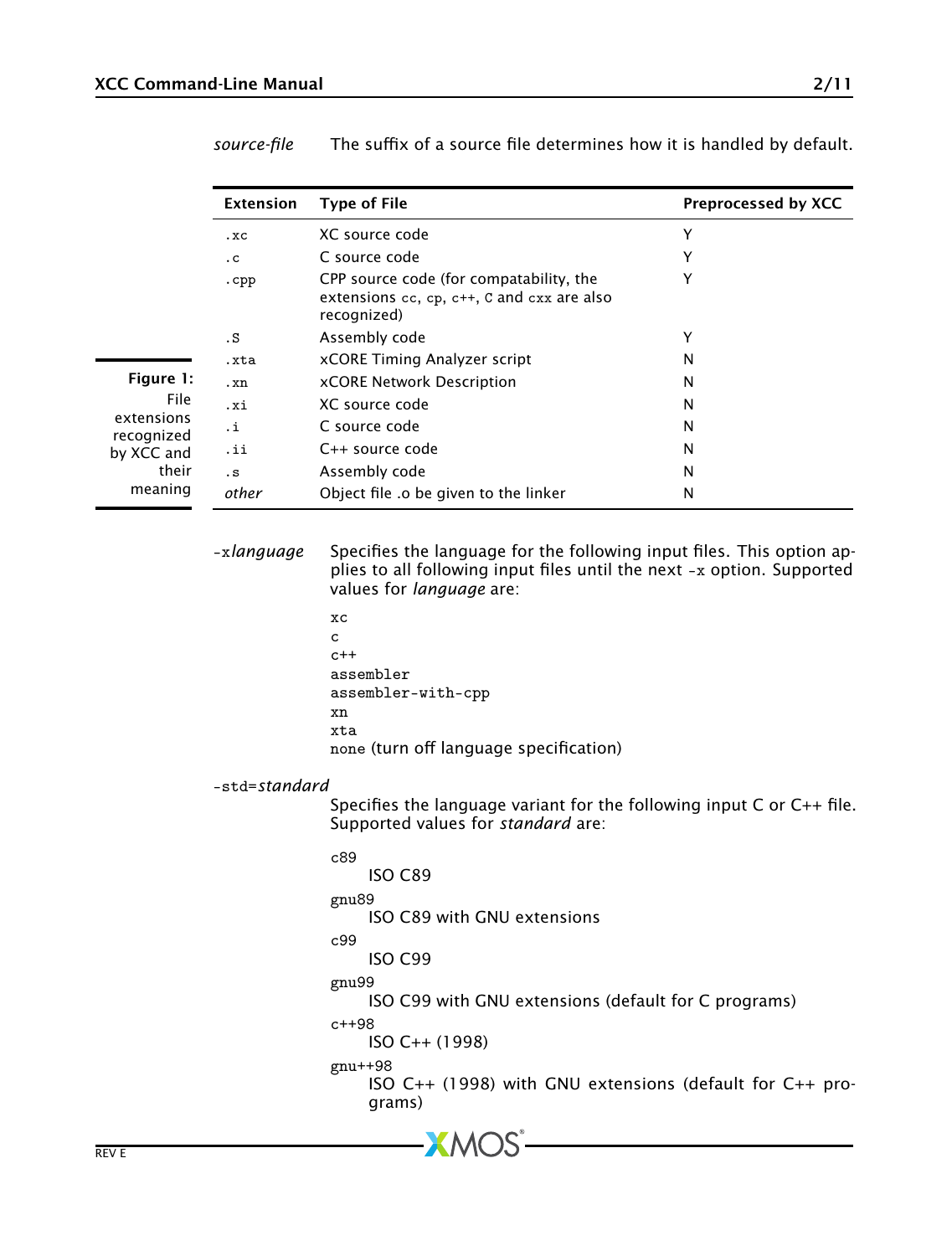-fsubword-select

In XC, allows selecting on channel inputs where the size of the desstination variable is less than 32 bits.

This is default for targets based on XS1-L devices. It is not default for targets based on XS1-G devices. For further details, see [XM-](http://www.xmos.com/doc/XM-000971-PC/latest#xs1-target-behavior-channel-communication)[000971-PC.](http://www.xmos.com/doc/XM-000971-PC/latest#xs1-target-behavior-channel-communication)

-target=*platform*

Specifies the target platform. The platform configuration must be specified in the file platform.xn, which is searched for in the paths specified by the  $XCC$  DEVICE PATH environment variable (see  $\S$ 8).

- -foverlay Enable support for memory overlays. Functions marked as overlay roots are placed in external memory and are loaded on demand at runtime. The option should be passed when compiling and linking. An overlay runtime should be supplied in the application.
- -foverlay=flash

Enable support for memory overlays linking in the flash overlay runtime. Overlays are only enabled on tiles which boot from flash.

-foverlay=syscall

Enable support for memory overlays linking in the syscall overlay runtime. Overlay are enabled on all tiles. Overlays are loaded from a host machine using a system call.

- -fxscope Enable support for xSCOPE tracing. The XN file of the target must contain an xSCOPE link. The option should be passed when compiling and linking.
- -funroll-loops

Unroll loops with small iteration counts. This is enabled at -O2 and above.

-finline-functions

Integrate simple functions into their callers. This is enabled at -O2 and above and also at -Os.

-pass-exit-codes

Returns the numerically highest error code produced by any phase of compilation. (By default XCC returns 1 if any phase of the compiler returns non-success, otherwise it returns 0.)

- -c Compiles or assembles the source files, producing an object file for each source file, but does not link/map. By default the object filename is formed by replacing the source file suffix with .o (for example, a.c produces a.o).
- -S Stops after compilation proper, producing an assembly code file for each nonassembly input file specified. By default the assembly filename is formed by replacing the source file suffix with .s.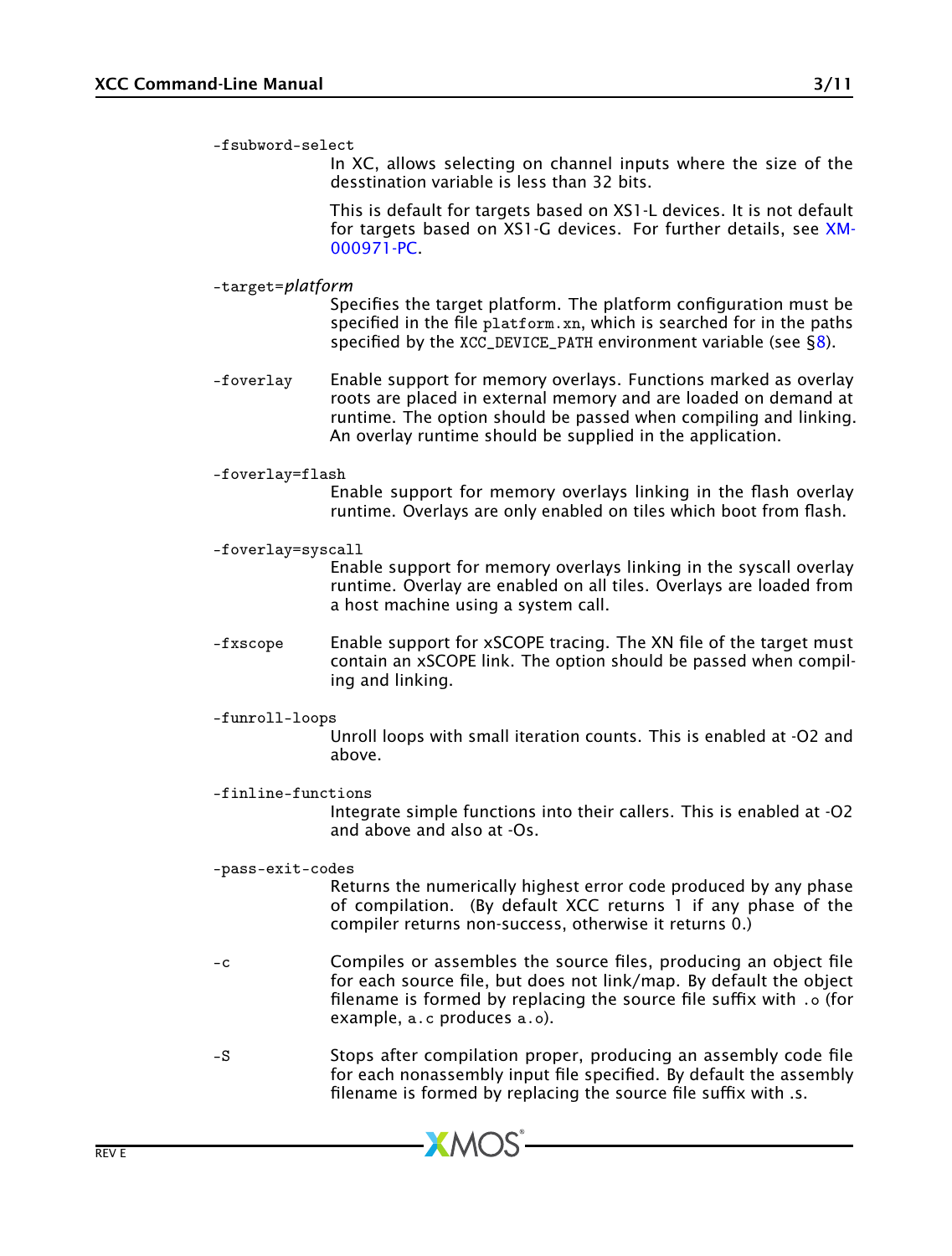Input files not requiring compilation are ignored.

- -E Preprocesses the source files only, outputting the preprocessed source to stdout.
	- Input files not requiring preprocessing are ignored.
- -o*file* Places output in *file*.

If -o is not specified, the executable file is placed in a.xe, the object file for source.suffix in source.o, its assembly code file in source.s, and all preprocessed C/C++/XC source on standard output.

- -v Prints (on standard error) the commands executed at each stage of compilation. Also prints the version number of XCC, the preprocessor and the compiler proper.
- -### The same as -v except that the commands are not executed and all command arguments are quoted.
- --help Prints a description of the supported command line options. If the -v option is also specified, --help is also passed to the subprocesses invoked by XCC.
- <span id="page-3-0"></span>--version Displays the version number and copyrights.

### 2 Warning Options

Many specific warnings can be controlled with options beginning -W. Each of the following options has a negative form beginning -Who- to turn off warnings.

| -fsyntax-only     | Checks the code for syntax errors only, then exits.                                                                                                |
|-------------------|----------------------------------------------------------------------------------------------------------------------------------------------------|
| $-W$              | Turns off all warning messages.                                                                                                                    |
|                   | -Wbidirectional-buffered-port<br>Warns about the use of buffered ports not qualified with either in<br>or out. This warning is enabled by default. |
| -Wchar-subscripts | Warns if an array subscript has type char.                                                                                                         |
| -Wcomment         | Warns if a comment-start sequence /* appears in a /* comment, or<br>if a backslash-newline appears in a // comment. This is default.               |
| -Wimplicit-int    | Warns if a declaration does not specify a type. In C also warns about<br>function declarations with no return type.                                |

 $XMOS$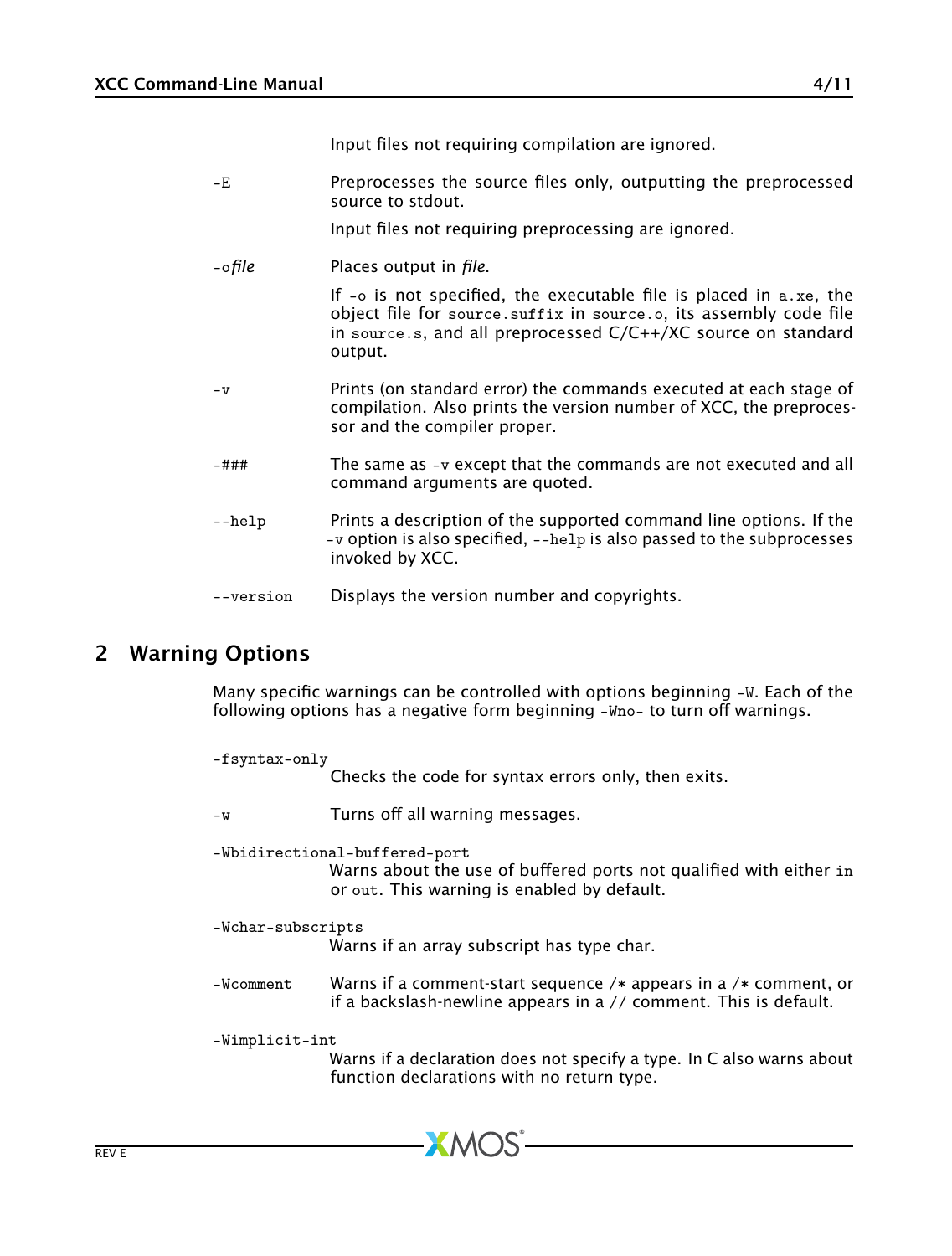-Wmain Warns if the type of main is not a function with external linkage returning int. In XC also warns if main does not take zero arguments. In C also warns if main does not take either zero or two arguments of appropriate type.

#### -Wmissing-braces

Warns if an aggregate or union initializer is not fully bracketed.

#### -Wparentheses

Warns if parentheses are omitted when there is an assignment in a context where a truth value is expected or if operators are nested whose precedence people often find confusing.

-Wreturn-type

Warns if a function is defined with a return type that defaults to int or if a return statement returns no value in a function whose return type is not void.

-Wswitch-default

Warns if a switch statement does not have a default case.

-Wswitch-fallthrough

(XC only) Warns if a case in a switch statement with at least one statement can have control fall through to the following case.

- -Wtiming Warns if timing constraints are not satisfied. This is default.
- -Wtiming-syntax

Warns about invalid syntax in timing scripts. This is default.

-Wunused-function

Warns if a static function is declared but not defined or a non-inline static function is unused.

-Wunused-parameter

Warns if a function parameter is unused except for its declaration.

- -Wunused-variable Warns if a local variable or non-constant static variable is unused except for its declaration.
- -Wunused Same as -Wunused-function, -Wunused-variable and -Wno-unused-parameter.
- -Wall Turns on all of the above -W options.

The following  $-W...$  options are not implied by  $-Wall.$ 

-Wextra

-W Prints extra warning messages for the following: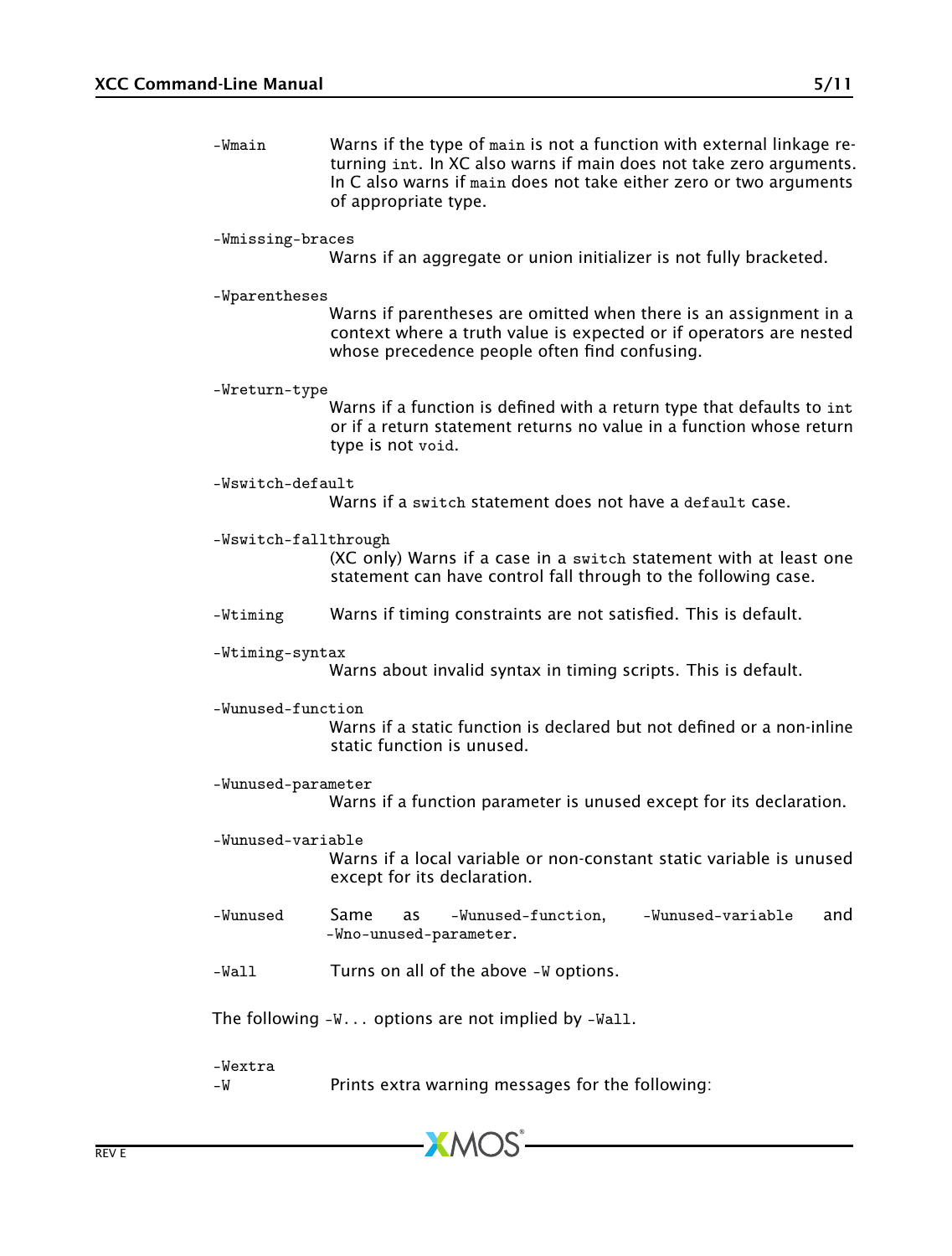- $\triangleright$  A function can return either with or without a value (C, C++ only).
- $\triangleright$  An expression statement or left-hand side of a comma expression contains no side effects. This warning can be suppressed by casting the unused expression to void (C, C++ only).
- $\triangleright$  An unsigned value is compared against zero with  $\leq$  or  $\leq$ .
- $\triangleright$  Storage-class specifiers like static are not the first things in a declaration (C, C++ only).
- A comparison such as  $x \le y \le z$  appears (XC only).
- $\triangleright$  The return type of a function has a redundant qualifier such as const.
- · Warns about unused arguments if -Wall or -Wunused is also specified.
- · A comparison between signed and unsigned values could produce an incorrect result when the signed value is converted to unsigned. (Not warned if -Wno-sign-compare is also specified.)
- $\triangleright$  An aggregate has an initializer that does not initialize all members.
- $\triangleright$  An initialized field without side effects is overridden when using designated initializers (C, C++ only).
- · A function parameter is declared without a type specifier in K&Rstyle functions (C, C++ only).
- $\triangleright$  An empty body occurs in an if or else statement (C, C++ only).
- A pointer is compared against integer zero with  $\lt$ ,  $\lt$ =,  $\gt$ , or  $\gt$ =. (C, C++ only).
- · An enumerator and a non-enumerator both appear in a conditional expression. (C++ only).
- $\triangleright$  A non-static reference or non-static const enumerator and a nonenumerator both appear in a conditional expression (C++ only).
- $\triangleright$  Ambiguous virtual bases (C++ only).
- $\triangleright$  Subscripting an array which has been declared register (C++ only).
- $\triangleright$  Taking the address of a variable which has been declared register (C++ only).
- $\triangleright$  A base class is not initialized in a derived class' copy constructor  $(C++$  only).

-Wconversion

Warns if a negative integer constant expression is implicitly converted to an unsigned type.

-Wdiv-by-zero

Warns about compile-time integer division by zero. This is default.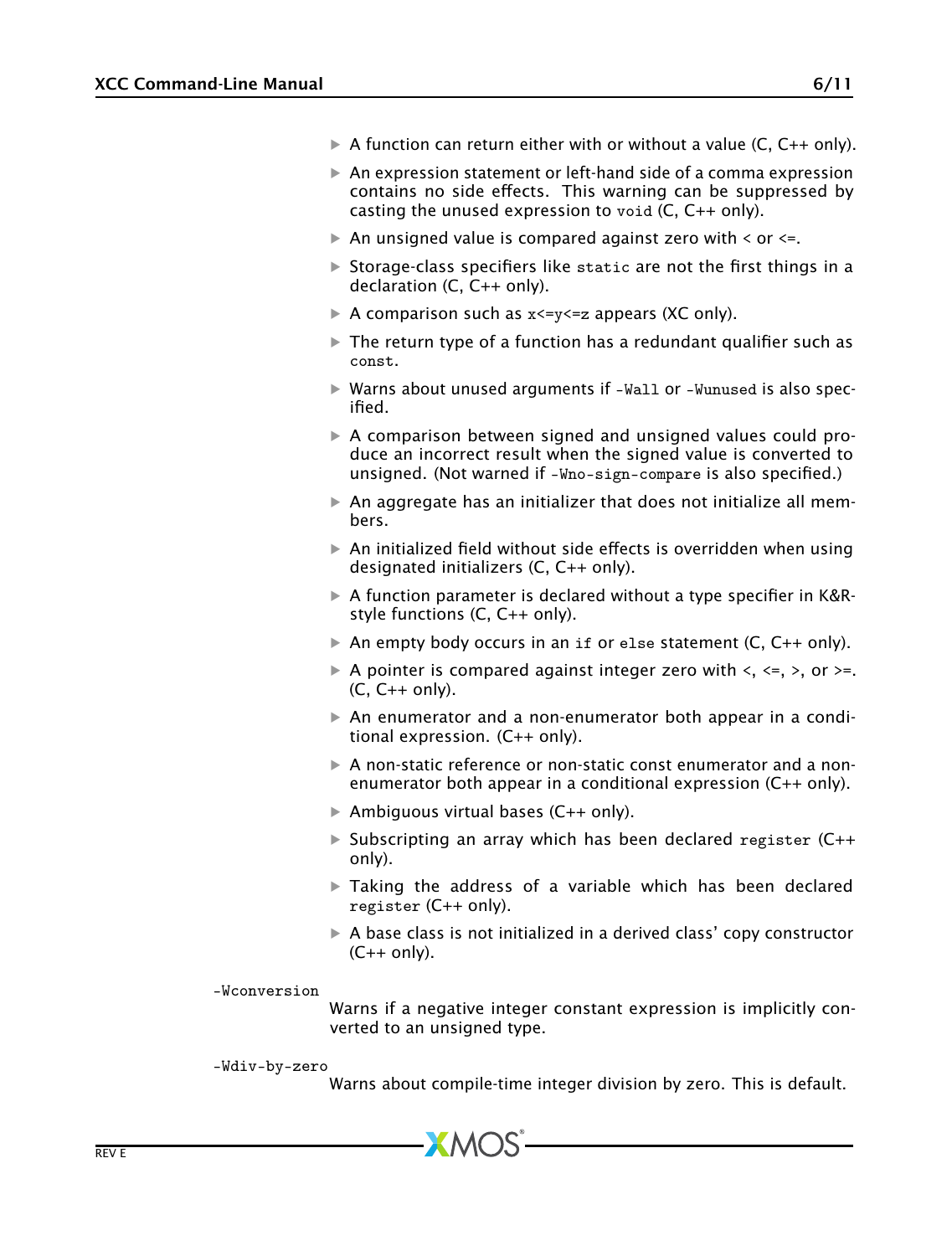| -Wfloat-equal           | Warns if floating point values are used in equality comparisons.                                                                                                    |
|-------------------------|---------------------------------------------------------------------------------------------------------------------------------------------------------------------|
| -Wlarger-than-len       | Warns if an object of larger than len bytes is defined.                                                                                                             |
| -Wpadded                | Warns if a structure contains padding. (It may be possible to rear-<br>range the fields of the structure to reduce padding and thus make<br>the structure smaller.) |
| -Wreinterpret-alignment | Warns when a reinterpret cast moves to a larger alignment.                                                                                                          |
| -Wshadow                | Warns if a local variable shadows another local variable, parameter<br>or global variable or if a built-in function is shadowed.                                    |
| -Wsign-compare          | Warns if a comparison between signed and unsigned values could<br>produce an incorrect result when the signed value is converted to<br>unsigned.                    |
| -Wsystem-headers        | Prints warning messages for constructs found in system header<br>files. This is not default. See $\S$ 7.                                                            |
| -Wundef                 | Warns if an undefined macro is used in a #if directive.                                                                                                             |
| -Werror                 | Treat all warnings as errors.                                                                                                                                       |
| -Werror=option          | Turns a warning message into an error. The option should be one<br>of the warning options to the compiler that can be prefixed with -W.                             |
|                         | By default, the flag -Werror=timing-syntax is set. Turning this<br>warning into an error implies that timing warnings (-Wtiming) are                                |

# 3 Debugging Options

<span id="page-6-0"></span>-g Produces debugging information.

also errors and vice versa.

-fxta-info Produces timing information for use with XTA. This is default.

#### -fresource-checks

Produces code in the executable that traps if a resource allocation fails. This causes resource errors to be detected as early as possible.

-save-temps Saves the intermediate files. These files are placed in the current directory and named based on the source file.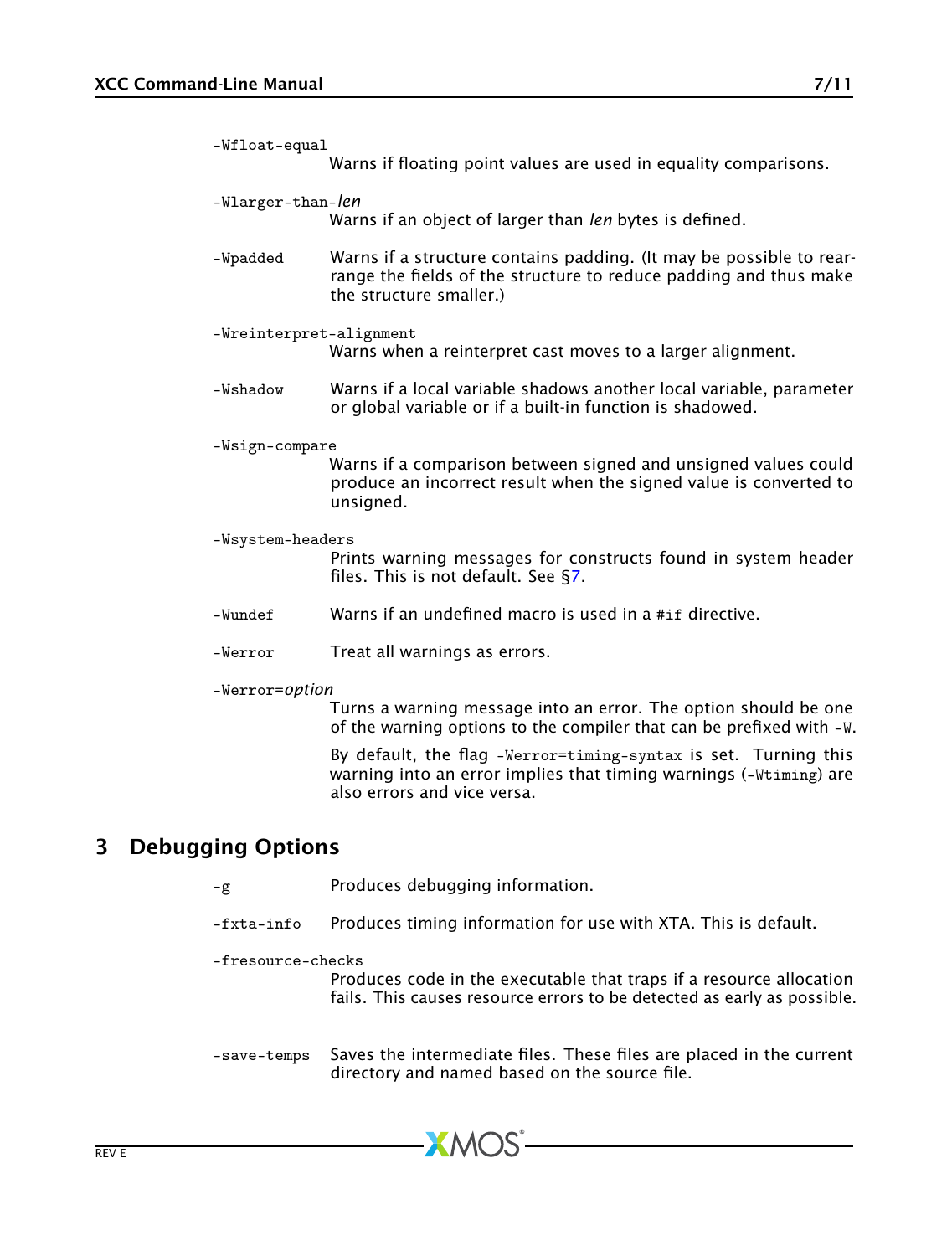-fverbose-asm

Produces extra compilation information as comments in intermediate assembly files.

-dumpmachine

Prints the target machine and exit.

-dumpversion

Prints the compiler version and exit.

-print-multi-lib

Prints the mapping from multilib directory names to compiler switches that enable them. The directory name is seperated from the switches by ';', and each switch starts with a '@' instead of the '-', without spaces between multiple switches.

```
-print-targets
```
Prints the target platforms supported by the compiler. The target names correspond to strings accepted by the -target option.

### 4 Optimization Options

<span id="page-7-0"></span>Turning on optimization makes the compiler attempt to improve performance and/or code size at the expense of compilation time and the ability to debug the program.

| $-00$       | Do not optimize. This is the default.                                                                                                                |
|-------------|------------------------------------------------------------------------------------------------------------------------------------------------------|
| -0<br>$-01$ | Optimize. Attempts to reduce execution time and code size without<br>performing any optimizations that take a large amount of compila-<br>tion time. |
| $-02$       | Optimize more. None of these optimizations involve a space-speed<br>tradeoff.                                                                        |
| $-03$       | Optimize even more. These optimizations may involve a space-<br>speed tradeoff; high performance is preferred to small code size.                    |
| $-0s$       | Optimize for the smallest code size possible.                                                                                                        |
| -fschedule  | Attempt to reorder instructions to increase performance. This is<br>not default at any optimization level.                                           |

 $X$ M $(S)$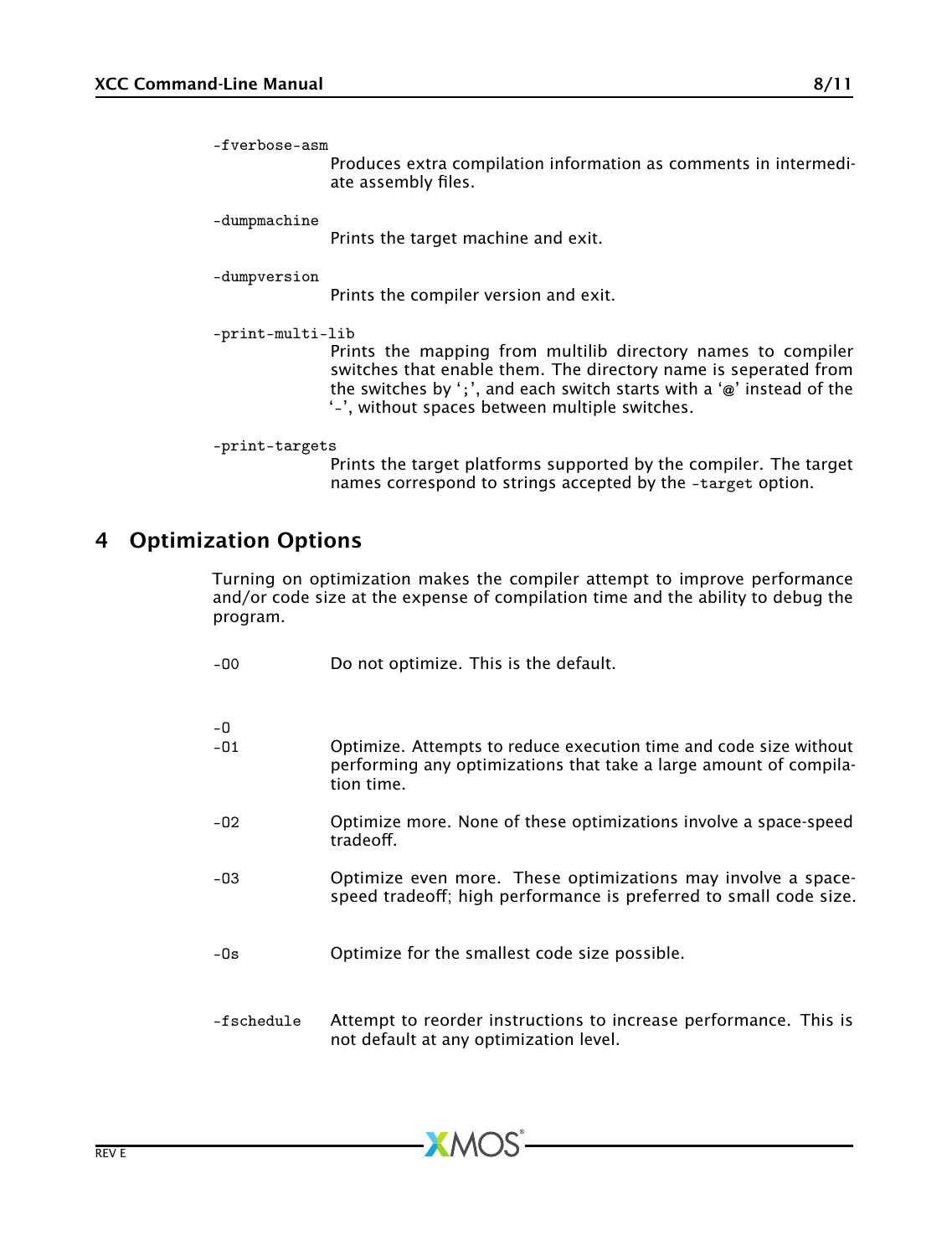### 5 Preprocessor Options

<span id="page-8-0"></span>The following options control the preprocessor.

-E Preprocesses only, then exit. -D*name* Predefines *name* as a macro with definition 1. -D*name*=*definition* Tokenizes and preprocesses the contents of *definition* as if it appeared in a #define directive. -U*name* Removes any previous definition of *name*. -D and -U options are processed in the order given on the command line. -MD Outputs to a file a rule suitable for make describing the dependencies of the source file. The default name of the dependency file is determined based on whether the -o option is specified. If -o is specified, the filename is the basename of the argument to -o with the suffix .d. If -o is not specified, the filename is the basename of the input file with the suffix .d. The name of the file may be overriden with -MF. -MMD The same as -MD expect that dependencies on system headers are ignored. -MF *file* Specifies the file to write dependency information to. -MP Emits phony targets for each dependency of the source file. Each phony target depends on nothing. These dummy rules work around errors make gives if header files are removed without updating the Makefile to match.

#### <span id="page-8-1"></span>-MT *file* Specifies the target of the rule emitted by dependency generation.

### 6 Linker And Mapper Options

The following options control the linker/mapper.

-llibrary Searches the library library when linking. The linker searches and processes libraries and object files in the order specified. The actual library name searched for is lib*library*.a.

**XMOS** 

The directories searched include any specified with -L.

Libraries are archive files whose members are object files. The linker scans the archive for its members which define symbols that have so far been referenced but not defined.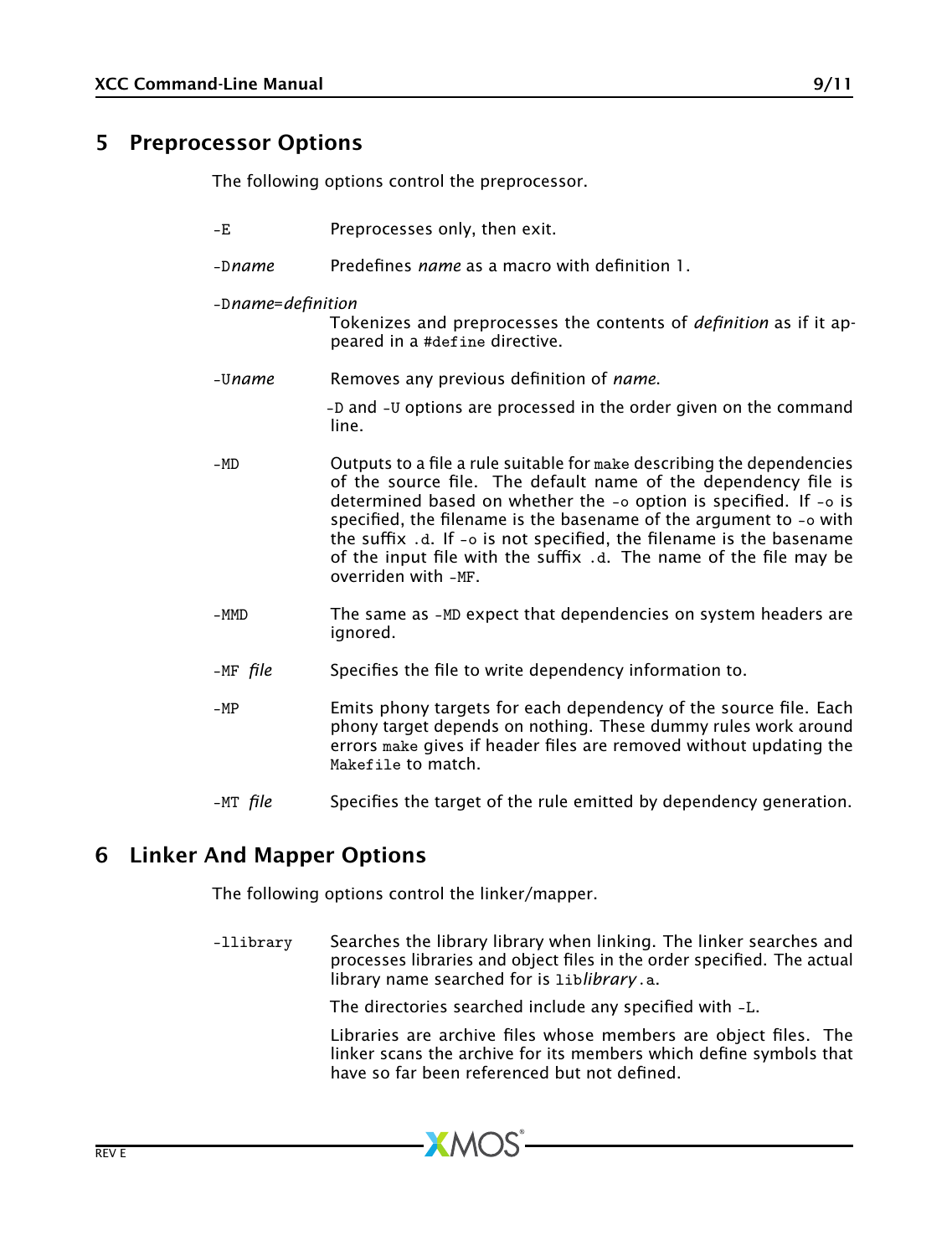| -nostartfiles          | Do not link with the system startup files.                                                                                                                                                                                                                                                                                   |
|------------------------|------------------------------------------------------------------------------------------------------------------------------------------------------------------------------------------------------------------------------------------------------------------------------------------------------------------------------|
| -nodefaultlibs         | Do not link with the system libraries.                                                                                                                                                                                                                                                                                       |
| -nostdlib              | Do not link with the system startup files or system libraries.                                                                                                                                                                                                                                                               |
| $-S$                   | Removes all symbol table and relocation information from the exe-<br>cutable.                                                                                                                                                                                                                                                |
| -default-clkblk clk    | Use clk as the default clock block. The clock block may be specified<br>by its name in $\langle x \rangle$ to $\langle x \rangle$ or by its resource number.                                                                                                                                                                 |
|                        | The startup code turns on the default clock block, configures it to<br>be clocked off the reference clock with no divide and puts it into<br>a running state. Ports declared in XC are initially attached to the<br>default clock block. If this option is unspecified, the default clock<br>block is set to XS1 CLKBLK REF. |
| -Wm, <i>option</i>     | Passes option as an option to the linker/mapper. If option contains<br>commas, it is split into multiple options at the commas.                                                                                                                                                                                              |
|                        | To view the full set of advanced mapper options, type $xmap$ --help.                                                                                                                                                                                                                                                         |
| -Xmapper <i>option</i> | Passes option as an option to the linker/mapper. To pass an option<br>that takes an argument use -Xmapper twice.                                                                                                                                                                                                             |

### <span id="page-9-0"></span>-report Prints a summary of resource usage.

# 7 Directory Options

The following options specify directories to search for header files and libraries.

| $-Tdir$            | Adds dir to the list of directories to be searched for header files.                                                                                                                           |  |
|--------------------|------------------------------------------------------------------------------------------------------------------------------------------------------------------------------------------------|--|
| -isystemdir        | Searches dir for header files after all directories specified by -I.<br>Marks it as a system directory.                                                                                        |  |
|                    | The compiler suppresses warnings for header files in system direc-<br>tories.                                                                                                                  |  |
| -iquote <i>dir</i> | Searches <i>dir</i> only for header files requested with #include "file"<br>(not with #include $\langle$ file>) before all directories specified by $-I$<br>and before the system directories. |  |
| $-Ldir$            | Adds <i>dir</i> to the list of directories to be searched for by -1.                                                                                                                           |  |

**XMOS**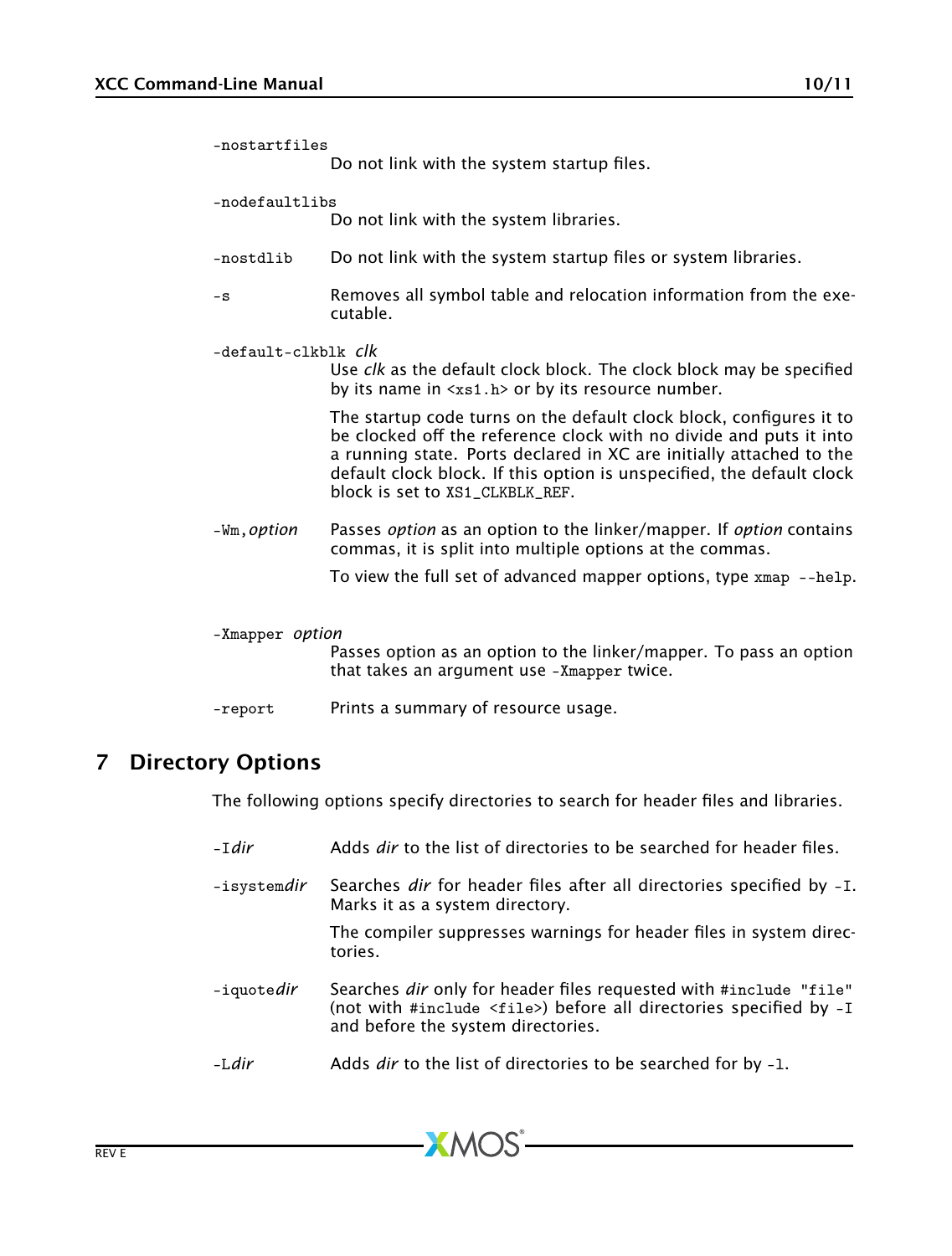# 8 Environment Variables Affecting XCC

<span id="page-10-2"></span><span id="page-10-0"></span>The following environment variables affect the operation of XCC. Multiple paths are separated by an OS-specific path separator (';' for Windows, ':' for Mac and Linux).

XCC\_INCLUDE\_PATH

A list of directories to be searched as if specified with -I, but after any paths given with -I options on the command line.

XCC\_XC\_INCLUDE\_PATH XCC\_C\_INCLUDE\_PATH XCC\_CPLUS\_INCLUDE\_PATH XCC\_ASSEMBLER\_INCLUDE\_PATH

Each of these environment variables applies only when preprocessing files of the named language. The variables specify lists of directories to be searched as if specified with -isystem, but after any paths given with -isystem options on the command line.

XCC\_LIBRARY\_PATH

<span id="page-10-3"></span>A list of directories to be searched as if specified with -L, but after any paths given with -L on the command line.

XCC\_DEVICE\_PATH

A list of directories to be searched for device configuration files.

#### XCC\_EXEC\_PREFIX

If set, subprograms executed by the compiler are prefixed with the value of this environment variable. No directory seperated is added when the prefix is combined with the name of a subprogram. The prefix is not applied when executing the assembler or the mapper.

XCC\_DEFAULT\_TARGET

The default target platform, to be located as if specified with -target=. The default target platform is used if no target is specified with -target= and no XN file is passed.

### 9 Board Support Provided by <platform.h>

<span id="page-10-1"></span>During compilation of a program, the compiler generates a temporary header file named platform.h that contains variable and macro definitions, as defined by the target XN file, which includes:

**• Declarations of variables of type tileref (see [XM-000929-PC\)](http://www.xmos.com/doc/XM-000929-PC/latest#xn-spec-declaration).** 

 $XMOS$ 

· Macro definitions of port names (see [XM-000929-PC\)](http://www.xmos.com/doc/XM-000929-PC/latest#xn-spec-port).